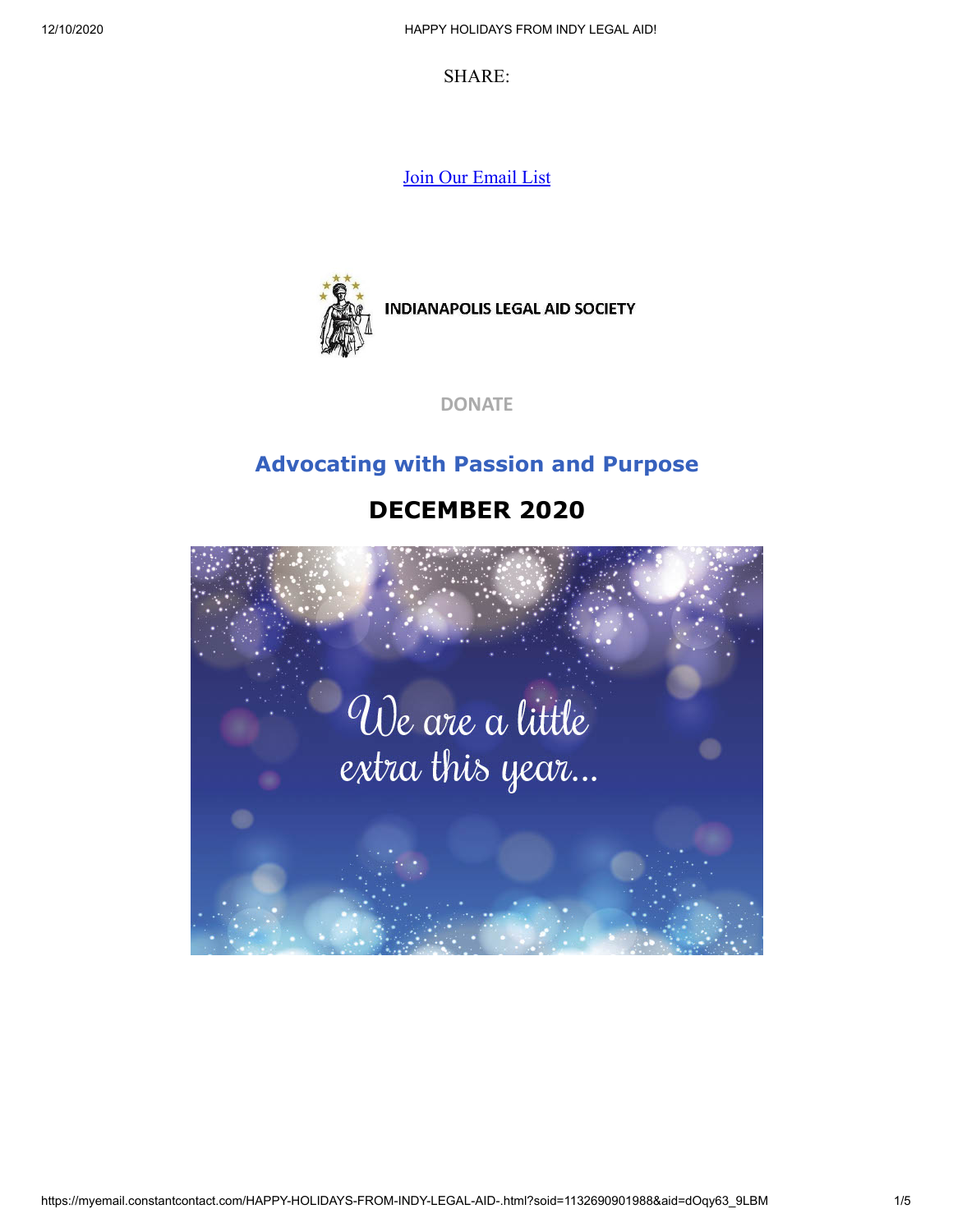

### **December Success Story**

One of our clients, "Emily", came to Indy Legal Aid to secure guardianship of her two teenage grandchildren. Her grandchildren's mother was deceased and their father had just been sent to prison. Before being sent to prison, their father arranged for his children to stay with Emily. She



now needed legal guardianship in order to enroll her grandchildren for the next school year and to receive the deceased mother's social security payments.

Emily worked with her Indy Legal Aid attorney, Andrea Sneden, to declare her guardian of her grandchildren. However, COVID-19 occurred before Emily was able to go to court and so her hearing was postponed. During this time, the Court conducted court sessions online via WebEx, and Emily was expected to be on that online session. For Emily, computers were a foreign language and she was unsure if she could arrange the online session in her own home. To make matters even more stressful, Emily needed guardianship soon as school enrollment was fast approaching.

Thankfully, Andrea was able to set up the online court session in Indy Legal Aid's office so all Emily had to do was come to our office, which was much more accessible than the courthouse. Emily was able to successfully obtain guardianship quickly for her two grandchildren with the help of Andrea even though it seemed as if the guardianship would be impossible to receive in a timely manner because of COVID-19. Lack of access to technology does not prevent Indy Legal Aid from working and ensuring that clients succeed in their legal issues, just like with Emily.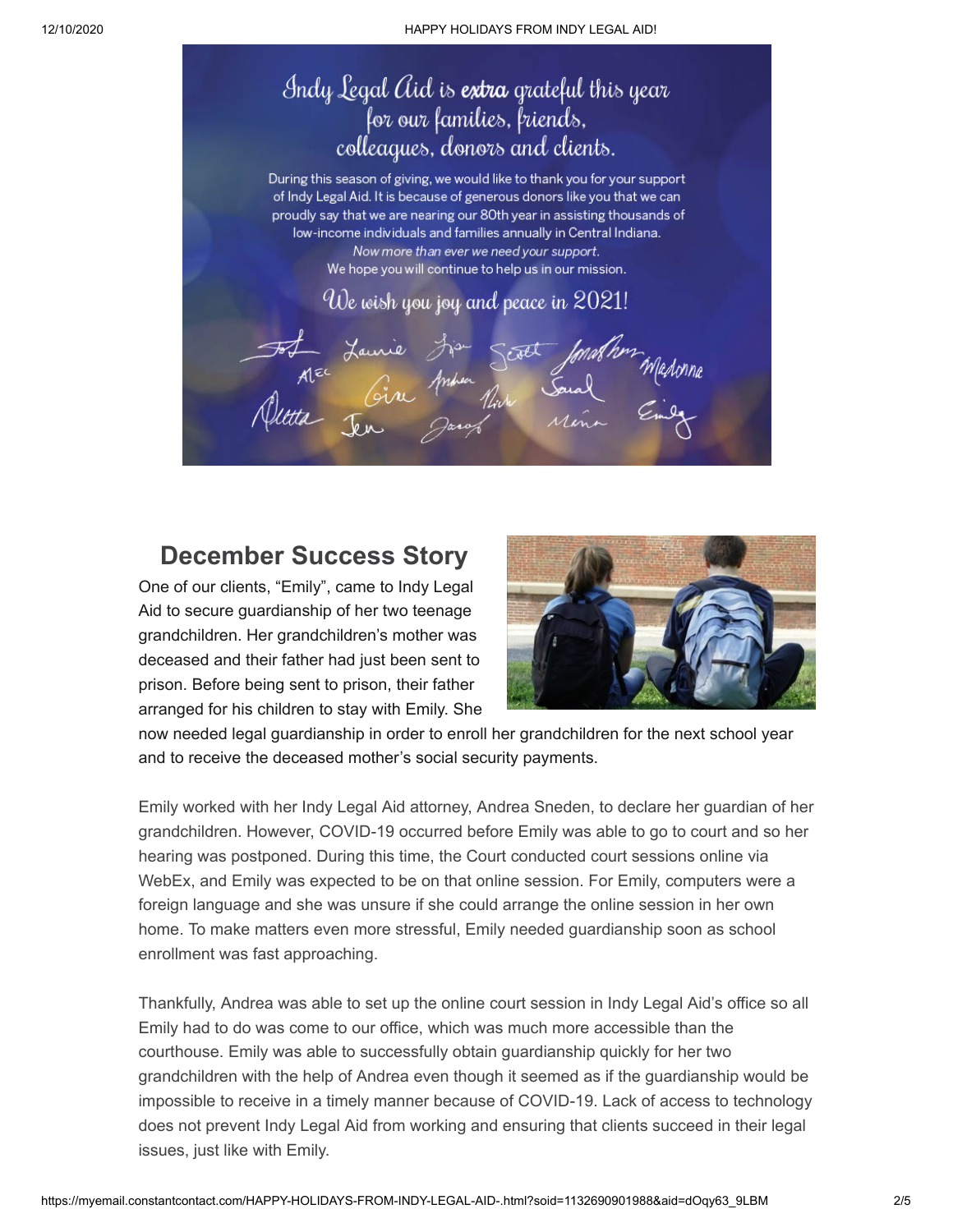### **Annual Holiday Attorney Campaign Kicks Off**

Indy Legal Aid's Holiday Attorney Campaign kicked off on Giving Tuesday and for the first time since the mid-1990's has gone virtual because of Covid-19.

This year we have enlisted team captains at law firms throughout central Indiana to engage their colleagues, family and friends via email, phone and social media to get out the word about Indy Legal Aid and encourage them to support our work.

The holiday campaign has realized approximately \$150,000 every year, however, we are hoping that number will increase as we lost our two major fundraisers this year due to the pandemic.

"We'd like to thank all of the dedicated attorneys who are helping us with the campaign," said John Floreancig, Indy Legal Aid General Counsel and CEO. "The holiday donations we receive are critical in providing services to our clients in 2021."



# **Indy Legal Aid Receives Funding from CICF & United Way of Central IN**

Indy Legal Aid recently received funding from Central Indiana Community Foundation (CICF) and United Way of Central Indiana (UWCI) for 2021.

The Social Innovation grant that we received from United Way will allow us to hire a social worker who will help coordinate the Second Chance Workshops and will act as a liaison to connect clients to additional resources in the community. The Second Chance Workshop helps individuals with getting their driver's licenses reinstated. In Marion County, there are approximately 100,000 Hoosiers with a suspended driver's license. For more than half of these individuals, the suspension is due to unpaid traffic fines.

The CICF Crime Prevention Grant Program funds, made possible through the Indianapolis Foundation, is focused on reducing initial or chronic interaction with the criminal and/or juvenile justice systems and increasing the safety of Indianapolis residents and their neighborhoods by reducing risk factors or increasing protective factors.

*"*We are very grateful to CICF and UWCI for funding our efforts in the community," said John Floreancig, Indy Legal Aid General Counsel and CEO. "These grants will give us the opportunity to provide additional services to our clients."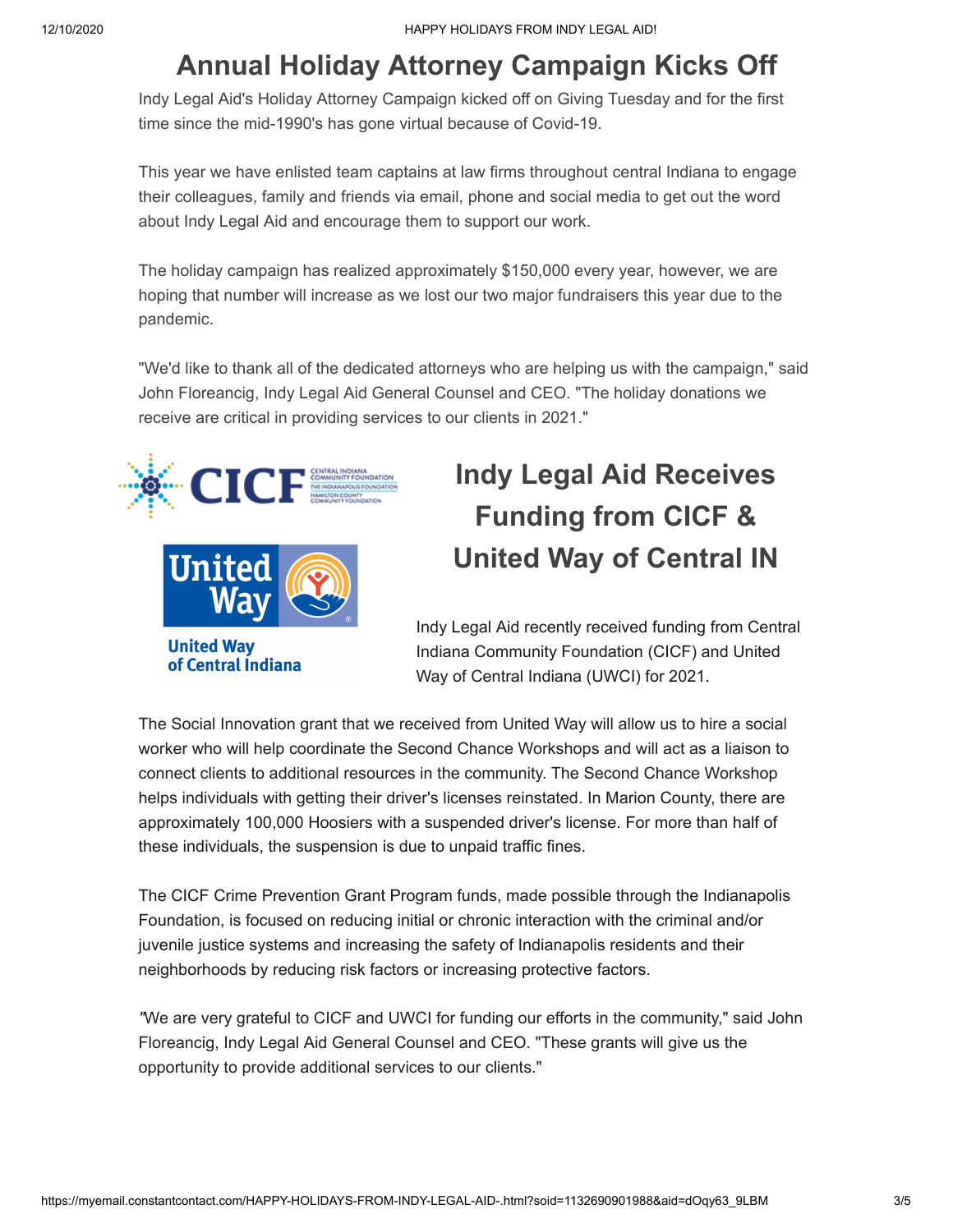12/10/2020 HAPPY HOLIDAYS FROM INDY LEGAL AID!



# **Shop For A Cause Fundraiser Huge Success**

We would like to thank Kelli McLaughlin, founder of Clothes With A Cause, for giving us the opportunity to raise funds for our Holiday Shop for a Cause event in November. We greatly appreciate all those who supported us by shopping online.

Because of all the support we received for this event, we are very excited to announce that Indy Legal Aid has been chosen to receive all proceeds for an entire month in 2021. The month has yet to be determined. We will keep you posted!

For more information about Clothes With A Cause, check out their website at [https://clotheswithacause.net.](https://clotheswithacause.net/)

## **Volunteer Opportunities**

Indy Legal Aid has a number of volunteer opportunities for attorneys, students, and the general public. For attorneys, we have pro bono cases, internships for students, and our spring and fall events, along with light office work.

For more information, click **[here](https://www.indylas.org/volunteering)**[.](https://www.indylas.org/volunteering)



### **No time to volunteer? [Donate now](https://interland3.donorperfect.net/weblink/weblink.aspx?name=E5192&id=1)!**